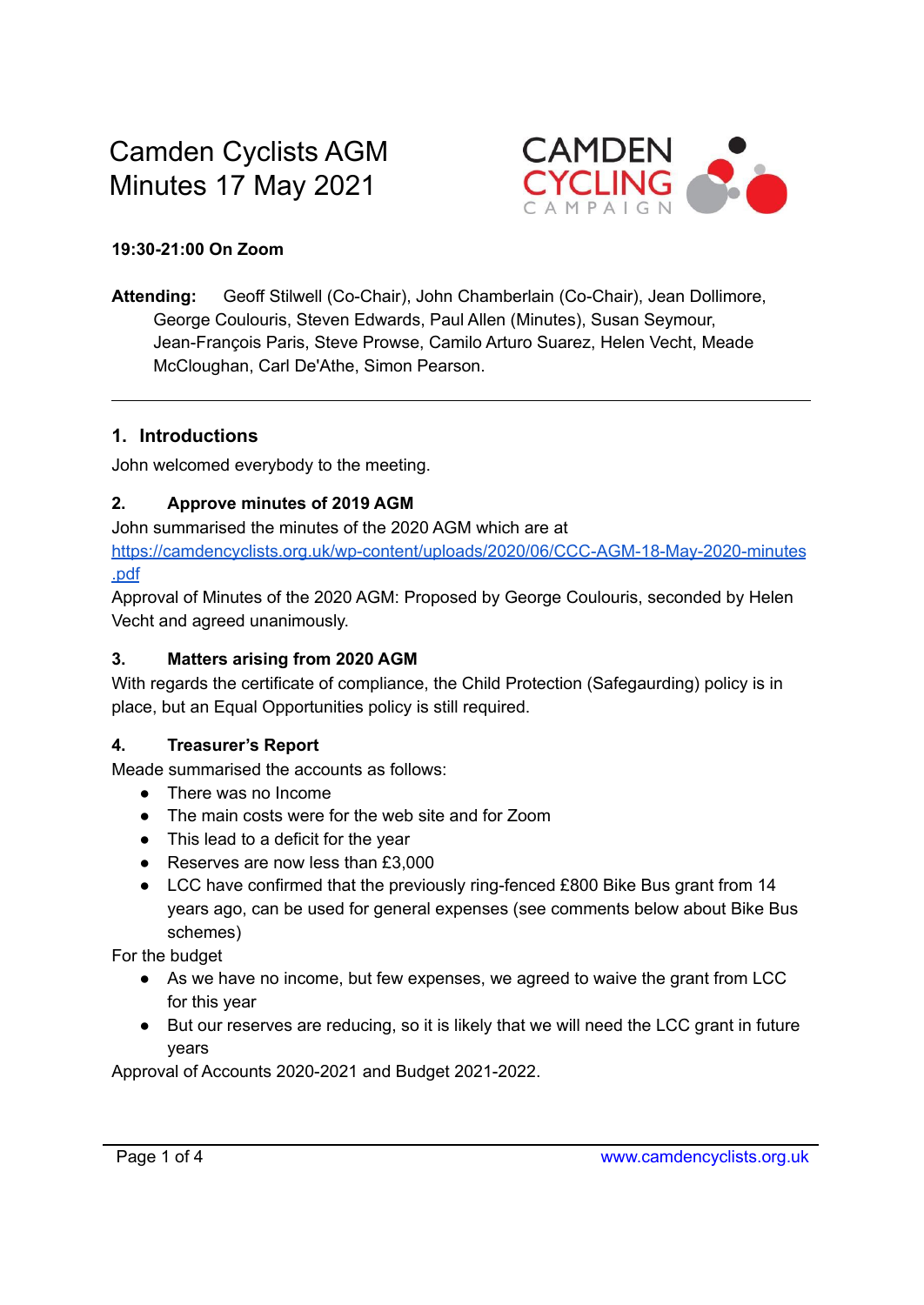[https://camdencyclists.org.uk/wp-content/uploads/2021/06/Camden-Accounts-Return](https://camdencyclists.org.uk/wp-content/uploads/2021/06/Camden-Accounts-Return-2020-2021.pdf) [-2020-2021.pdf](https://camdencyclists.org.uk/wp-content/uploads/2021/06/Camden-Accounts-Return-2020-2021.pdf)

<https://camdencyclists.org.uk/wp-content/uploads/2021/06/CCC-Budget-2021-22.pdf> Proposed by Jean Dollimore, seconded by Helen Vecht and agreed unanimously.

Although getting children cycling is already a key aim of CCC, the specific Bike bus concept is quite laborious to arrange as it requires ride leaders and contacts at the many schools. With more cycling infrastructure and school streets in the area, we may be able to encourage cycling to school by other means.

# **5. Coordinator's Report**

John started by thanking the committee, in particular:

- Stefano Bertolotto for having fast knowledge of what the council is doing
- Ema Arvati for volunteering to become secretary
- George and Jean for their work on infrastructure and consultations
- George for his creation of web tools
- The newspaper campaign to change the voice of the local media
- Steven Edwards for his XR Extinction Rebellion inputs
- Sean Howes who after many years of attending Camden (his old home borough) plus other boroughs, is now concentrating on his current home borough
- Geoff Stilwell for re-starting group rides and for providing new links to University of the Third Age and Cumberland Market Community Centre

Other aspects that were raised:

- If there are any problems with road works (e.g cycling dismount signs) then they should be raised with John Chamberlain as we can then contact the council and hopefully get them resolved.
- 2020-21 has seen an excellent increase of protected cycle lanes in Camden from 8 to 20 km, there is are extensive reports on the web site. [https://camdencyclists.org.uk/campaigns-2/camden-cycling-network-existing-and-co](https://camdencyclists.org.uk/campaigns-2/camden-cycling-network-existing-and-committed-routes/) [mmitted-routes/](https://camdencyclists.org.uk/campaigns-2/camden-cycling-network-existing-and-committed-routes/)
- The many School Streets and Low Traffic Neighbourhoods (LTN), called Safe and Healthy Streets by Camden council are very welcome. As they have been implemented using Experimental Traffic Orders (ETO), there will be reviews and consultations over the coming months and will need our support.
	- for some LTNs we may not make a big deal of the cycling aspects, but will rather encourage locals to respond to the benefits.
	- positive emails to councillors are always a good idea as they mainly receive negative emails.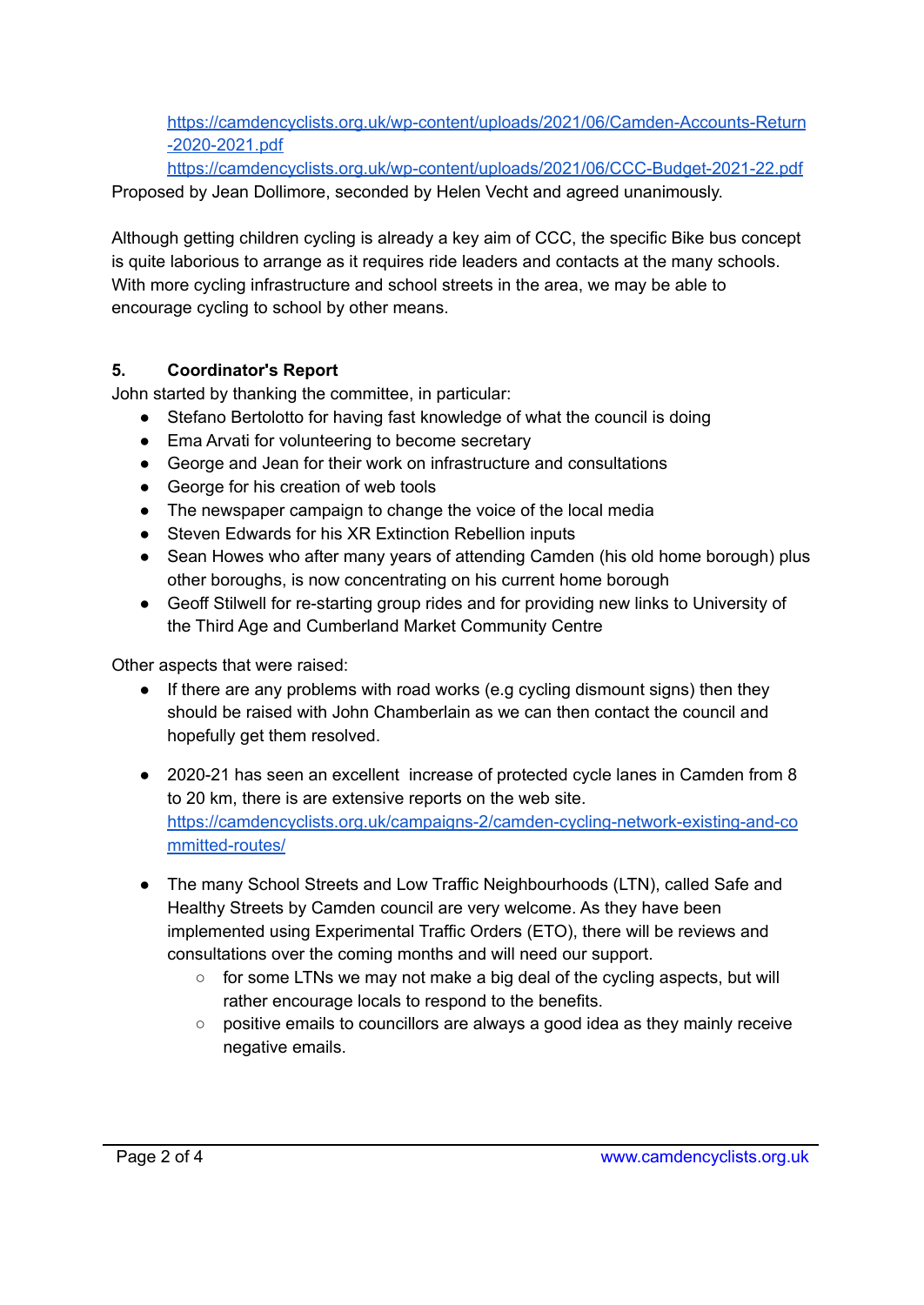- Bike Hangers are being implemented at a good rate, although there are 5,000 people on the waiting list, so the council needs further encouragement and funding.
- There have been many recent Permeability gains, again a full report can be found on the website. In particular Fitzrovia now has two-way cycling on most of its roads. As ever West Hampstead is almost forgotten. [https://camdencyclists.org.uk/campaigns-2/camden-cycling-network-existing-and-co](https://camdencyclists.org.uk/campaigns-2/camden-cycling-network-existing-and-committed-routes/) [mmitted-routes/](https://camdencyclists.org.uk/campaigns-2/camden-cycling-network-existing-and-committed-routes/)

# **6. Cycle Buddies Programme Report**

Paul Allen has been coordinating this. There have been 21 new & returning riders, and 36 experienced riders, the majority of the new & returning riders have been female and we've mainly been able to buddy them with female experienced riders. The ethnic mix of new & returning riders has been encouragingly diverse.

With the end of COVID measures and the potential return to work, we'd encourage people to advertise the scheme, enabling people to do more of their journeys via cycle. John Chamberlain has posters already printed, and they are also available for download from the website.

#### **7. Existing Management Committee members**

Everyone, except for Sean Howes (who is concentrating on other boroughs) are willing to remain on committee and continue their current roles:

Paul Allen, John Chamberlain, George Coulouris, Jean Dollimore, Steven Edwards, Sean Howes, Meade McCloughan, Simon Pearson and Geoff Stilwell.

#### **10. Invitation to others to join Management Committee**

Steve Prowse was asked to join the committee.

#### **11. Elect committee for 2021-22**

Confirming the committee and it's new member was proposed by Jean-Francois Paris, seconded by Meade McCloughan and agreed unanimously.

#### **12. Election of officers for 2021-22**

Re-election of John Chamberlain as Coordinator was proposed by Helen Vecht, seconded by George Coulouris and approved unanimously.

Re-election of Meade McCloughan as Treasurer was proposed by Paul Allen, seconded by Jean Dollimore and approved unanimously.

Election of Ema Arvati was proposed by Helen Vecht, seconded by John Chamberlain and approved unanimously.

# **13. AOB**

A number of events are planned (COVID willing), these can be seen on the CCC Event Planner on Google Drive.